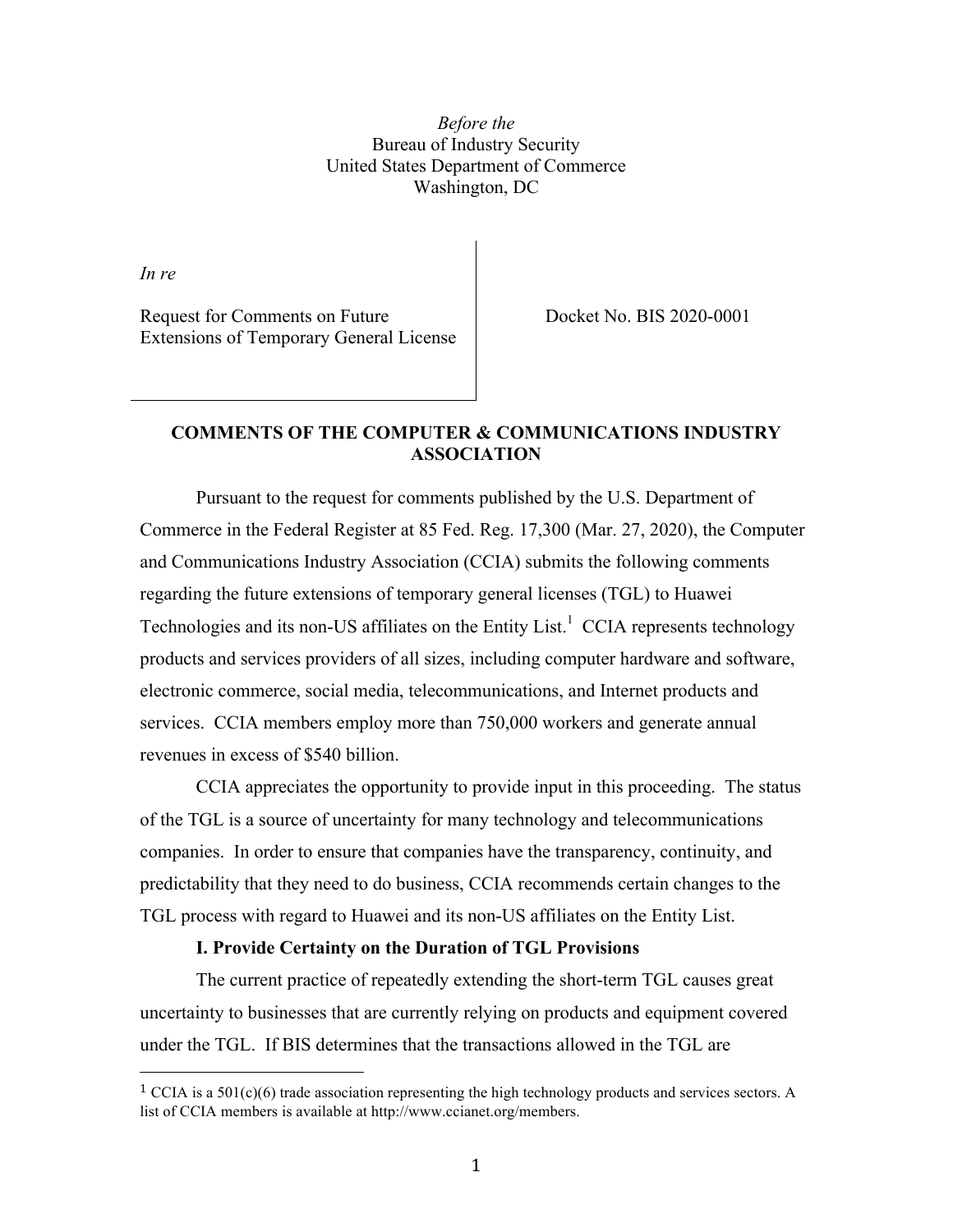permissible, those transactions should be incorporated into the Entity List and made permanent to provide businesses with the certainty they need for long-term planning. CCIA recognizes that an initial purpose of the TGL was to give companies the necessary time to transition away from Huawei equipment. If BIS finds that making the full TGL permanent would conflict with this policy objective, BIS should examine if there are discreet unobjectionable provisions of the TGL that could be made permanent. Specifically, BIS should make permanent provisions allowing the continued operation and support of existing networks and equipment and provisions that bolster security. These provisions would not harm long-term policy objectives but would allow the continued operation of existing infrastructure, which is crucial for maintaining end to end communications networks.

#### **II. Explicitly Permit Urgent and Necessary Business Continuity Activities**

The scope of authorized transactions in the TGL should explicitly permit measures for the purpose of crisis management or necessary business continuity activities. Necessary business continuity activities could be defined to include imminent network failure, network degradation, or emergency contingency measures for events like the COVID-19 pandemic. The ongoing pandemic has demonstrated how vital network dependability is to businesses and consumers, and it is essential that companies are able to perform all the necessary actions required to maintain network performance. Therefore, an express provision needs to explicitly broaden the definition of authorized transactions to include activities including troubleshooting, remote diagnostics, patching, and vulnerability management, which are necessary to maintaining and supporting the integrity and continued operation of existing networks and equipment.

## **III. Increase Transparency of Licensing Criteria**

To give businesses increased certainty and continuity, BIS should provide increased transparency for the criteria of approval or denial of individual licenses. There should also be timing guidelines for license applications to be determined. This would allow businesses the predictability necessary for long-term planning, and would decrease confusion in the supply chain.

2